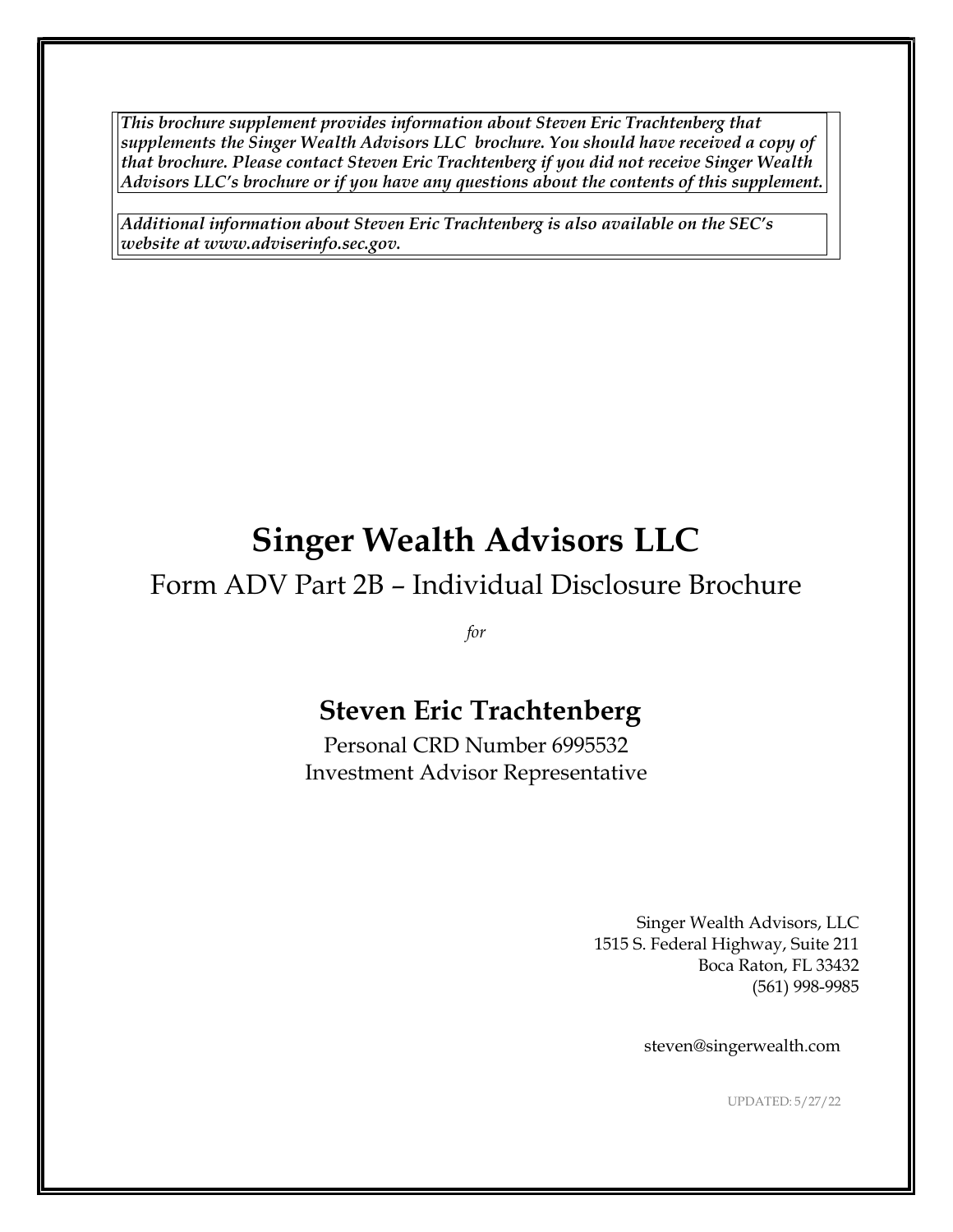## **Item 2: Educational Background and Business Experience**

| Name: | Steven Eric Trachtenberg | <b>Born:</b> 1967 |
|-------|--------------------------|-------------------|
|-------|--------------------------|-------------------|

#### **Education & Business Background:**

#### **Education:**

Steven Eric Trachtenberg studied Business Administration and Business Finance at the University of Maine from 1985 through 1989.

#### **Business Background:**

| $09/2018$ - Present | <b>Investment Adviser Representative</b><br><b>Singer Wealth Advisors</b> |
|---------------------|---------------------------------------------------------------------------|
| $09/2016$ - Present | <b>SET Wealth LLC</b><br>President/Owner                                  |

### **Item 3: Disciplinary Information**

Steven Trachtenberg plead No Contest to trespassing and no plea for possession of controlled substance, attended drug court and charges were dismissed in 2008.

### **Item 4: Other Business Activities**

Steven is a member of Singer Wealth Advisors, LLC, having 10% ownership in the firm.

Steven Trachtenberg is a licensed insurance agent. From time to time, he will offer clients advice or products from those activities. Clients should be aware that these services pay a commission and involve a conflict of interest, as commissionable products conflict with the fiduciary duties of a registered investment adviser. Singer Wealth Advisors always acts in the best interest of the client; including the sale of commissionable products to advisory clients. Clients always have the right to decide whether or not to utilize the services of any representative of Singer Wealth Advisors in such individual's outside capacities.

Steven is the president and owner of SET Wealth LLC, and also the owner of rental properties.